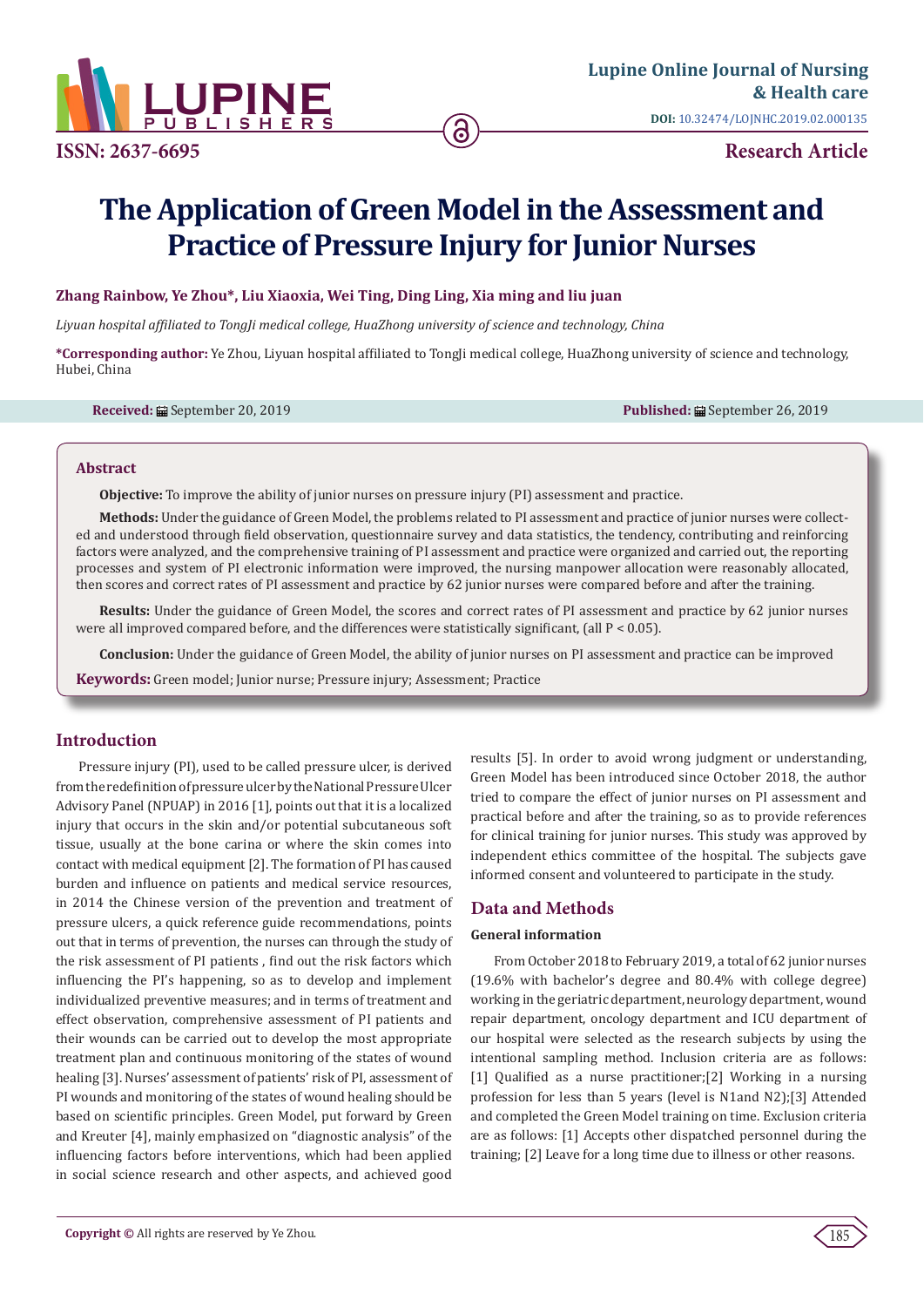# **Methods**

### **Intervention method**

**Develop a questionnaire for pi assessment and practice:**  Nurses "Questionnaire for PI assessment and practice "was designed by 5 nurses associated chief nurse or above, who referred to the prevention and treatment of pressure ulcers in 2014, a quick reference guide, and 2016 Guideline for Prevention and Management of Pressure Injuries. This questionnaire has been designed and used to evaluate ability of the nurses on PI assessment and practice. It is composed of 18 items, which are divided into three dimensions: PI risk assessment, PI wound assessment and PI healing and monitoring assessment, and for 6 items, 9 items, 3 items respectively, Likert rating was used and that evaluation is divided into 5 levels of "always do, most do, general do, few do and never do", and the scores are 5 points, 4 points, 3 points, 2

points and 1 point respectively , with a total score of 90 points. The designed questionnaire was reviewed and revised, and the CVI was 0.815, and the total Cronbach's alpha coefficient was 0.898. The higher the score of each dimension, and the higher the correct rate of PI evaluation, the stronger the ability of assessment and practical in PI for the junior nurses.

#### **Intervention process under the guidance of green model**

Those problems related to PI assessment and practice of junior nurses were collected and understood through field observation, questionnaire survey and data statistics. The research group first conducted assessment of behavioral and environment, educational and organization, and management strategies, second made and implemented those targeted plans and finally evaluate the intervention effect under the guidance of Green Modell. The specific intervention process under the guidance of Green Model (Table 1).

| Procedure | <b>Phases</b>                                   | <b>Substance</b>                                                                                                                                                                                                                                                                                                                                                                                                                                                                                                                                                                                                                                                                                                                                                                                                                                                                                                                                                                                             |  |  |
|-----------|-------------------------------------------------|--------------------------------------------------------------------------------------------------------------------------------------------------------------------------------------------------------------------------------------------------------------------------------------------------------------------------------------------------------------------------------------------------------------------------------------------------------------------------------------------------------------------------------------------------------------------------------------------------------------------------------------------------------------------------------------------------------------------------------------------------------------------------------------------------------------------------------------------------------------------------------------------------------------------------------------------------------------------------------------------------------------|--|--|
| 1,2       | Assessments of Sociological and Epidemiological | Determine the issues: There are some problems in PI<br>assessment and practice for junior nurses, and scores and<br>correct rates of PI assessment and practice by the nurses<br>need to be improved.                                                                                                                                                                                                                                                                                                                                                                                                                                                                                                                                                                                                                                                                                                                                                                                                        |  |  |
| 3         | Assessments of Behavior And Environment         | The knowledge, beliefs, behaviors, training methods and<br>frequency of junior nurses in PI assessment and practice<br>were collected and understood through field observa-<br>tion, questionnaire survey and data statistics, and the<br>applicability and rationality of the reporting process of PI<br>electronic information and system were evaluated.                                                                                                                                                                                                                                                                                                                                                                                                                                                                                                                                                                                                                                                  |  |  |
| 4         | Assessments of Education and Organization       | (1) Tendency factors: the knowledge of PI assessment and<br>practice of junior nurses wasn't comprehensive, lack-<br>ing relevant skills, insufficient belief and weak learning<br>initiative.<br>(2) Contributing factors: junior nurses haven't received<br>systematic, comprehensive, standardized and up-to-date<br>training of PI assessment and practice, the reporting<br>process and system of PI electronic information weren't<br>perfect, and the nursing manpower allocation wasn't<br>reasonable.<br>(3) Reinforcing factors: Hospital-wide, department-wide<br>training, wound team-wide training were organized and<br>carried out, as were nursing consultations and expert<br>clinical counselling, junior nurses were provided with<br>psychological supports, appropriate reward and punish-<br>ment policies were formulated, the reporting process and<br>system of electronic information in hospital were further<br>improved, and the nursing manpower were reasonably<br>allocated. |  |  |
| 5         | <b>Evaluation of Management and Strategies</b>  | Green Model was introduced, and the scores and accuracy<br>rates of PI assessment and practice by junior nurses were<br>expected to be improved.                                                                                                                                                                                                                                                                                                                                                                                                                                                                                                                                                                                                                                                                                                                                                                                                                                                             |  |  |

**Table 1:** The specific intervention process under the guidance of Green Model.

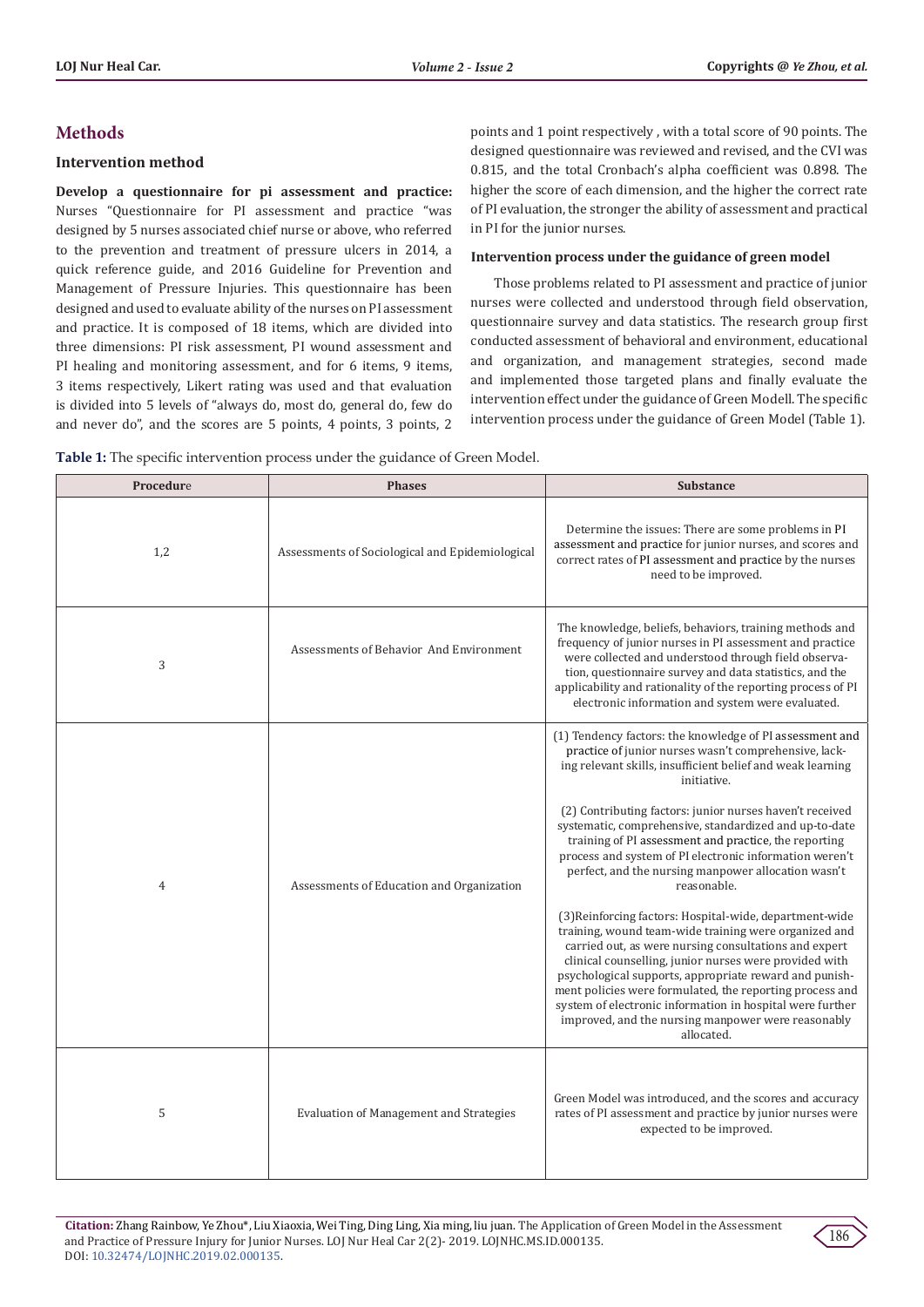| 6     | Implementation | (1) Targeted training on PI assessment and practice were<br>carried out, training content including PI risk assessment,<br>PI wound assessment and PI healing and monitoring<br>assessment.<br>Training methods including a series of lectures, cases<br>analyses, demonstration and simulation exercise of clinical<br>PI pictures, path display of PI staging, rolling broadcast of<br>PPT, dynamic video data, etc.<br>(2) Psychological support was provided; the enthusiasm<br>of junior nurses was mobilized. 1 The communication<br>was strengthened, incentive and influence factors were an-<br>alyzed; $(2)$ Psychological counseling was provided; $(3)$ the<br>nurses were helped to resist fear of psychological difficul-<br>ties, and their self-confidence were improved; (4) Effective<br>ways of regulating emotions were directed and applied,<br>and their impatience curtailed.<br>(3) The reporting processes and system of PI electronic<br>information have been improved.<br>(4) According to the specific situation of each department,<br>the nursing manpower were reasonably allocated. |  |
|-------|----------------|----------------------------------------------------------------------------------------------------------------------------------------------------------------------------------------------------------------------------------------------------------------------------------------------------------------------------------------------------------------------------------------------------------------------------------------------------------------------------------------------------------------------------------------------------------------------------------------------------------------------------------------------------------------------------------------------------------------------------------------------------------------------------------------------------------------------------------------------------------------------------------------------------------------------------------------------------------------------------------------------------------------------------------------------------------------------------------------------------------------------|--|
|       |                | (5) The examination of PI assessment and practice were<br>conducted.                                                                                                                                                                                                                                                                                                                                                                                                                                                                                                                                                                                                                                                                                                                                                                                                                                                                                                                                                                                                                                                 |  |
|       |                | (6) The effect of intervention under Green Model were<br>analyzed and summarized.                                                                                                                                                                                                                                                                                                                                                                                                                                                                                                                                                                                                                                                                                                                                                                                                                                                                                                                                                                                                                                    |  |
| 7,8,9 | Evaluation     | All the 62 junior nurses have completed the training on<br>time, and their scores and correct rates of PI assessment<br>and practice were collected and evaluated.                                                                                                                                                                                                                                                                                                                                                                                                                                                                                                                                                                                                                                                                                                                                                                                                                                                                                                                                                   |  |

# **The method of evaluation**

## **Statistical method**

The scores and correct rates of PI assessment and practice by 62 junior nurses in October 2018 (before the training) and February 2019 (after the training) were calculated and evaluated.

SPSS19.0 statistical software was used to process data. T-test and X<sup>2</sup> test were performed, and the threshold of significance for all comparisons was 0.05.

# **Results**

**Table 2:** Comparison of scores of evaluation and practice of PI by junior nurses before and after the intervention process under the guidance of Green Model.

| Items                                | <b>Before</b>    | After            | <b>Statistics</b> |       |
|--------------------------------------|------------------|------------------|-------------------|-------|
|                                      | $(n=62)$         | $(n=62)$         |                   |       |
| PI risk assessment                   | $24.15 \pm 1.73$ | $28.00 \pm 1.25$ | 14.226            | 0.000 |
| PI wound assessment                  | 28.98±4.58       | $41.29 \pm 2.87$ | 25.380            | 0.000 |
| PI healing and monitoring assessment | $11.34 \pm 1.04$ | $13.31 \pm 0.74$ | 12.760            | 0.000 |

**Table 3:** Comparison of the correct rates of evaluation and practice of PI by junior nurses before and after the intervention process under the guidance of Green Model.

| Items                                                | <b>Before</b> | After      | <b>Statistics</b> |       |
|------------------------------------------------------|---------------|------------|-------------------|-------|
|                                                      | $(n=210)$     | $(n=215)$  |                   |       |
| Correct rate of PI risk assessment                   | 174(82.86)    | 197(91.63) | 7.37              | 0.007 |
| Correct rate of PI wound assessment                  | 162(77.14)    | 188(87.44) | 7.75              | 0.005 |
| Correct rate of PI healing and monitoring assessment | 155(73.81)    | 183(85.12) | 8.34              | 0.004 |
| Total correct rate                                   | 491(77.94)    | 568(88.06) | 23.22             | 0.000 |

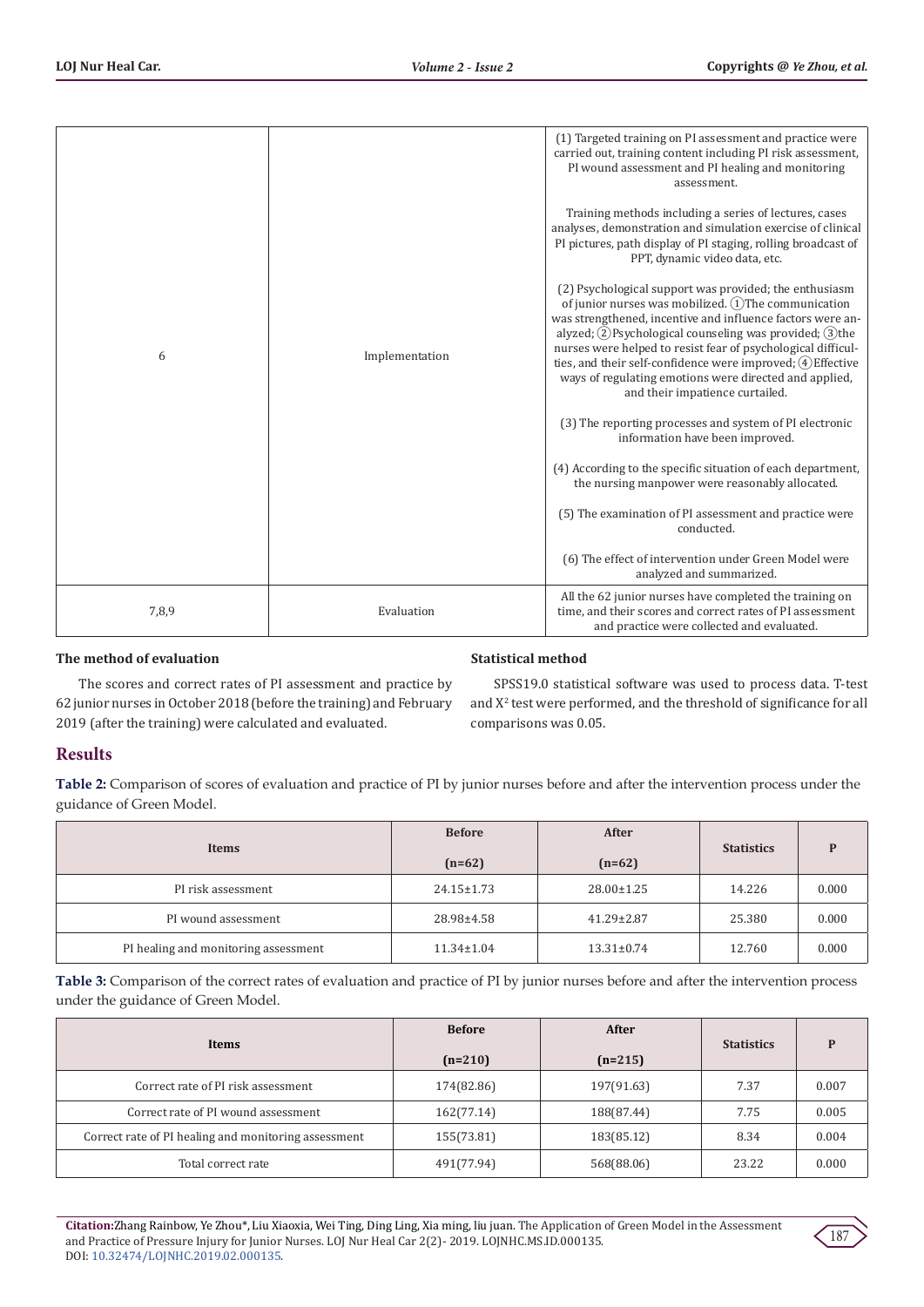Comparison of scores of evaluation and practice of PI by junior nurses before and after the intervention process under the guidance of Green Model (Table 2). Comparison of the correct rates of evaluation and practice of PI by junior nurses before (210 patients) and after (215 patients) the intervention process under the guidance of Green Model (Table 3).

## **Discussion**

#### **Connotation and application of green model**

Green Model is to be analyzed and diagnosed before a plan is developed, with problems and causes are identified and a systematic evaluation is performed [4]. It includes nine continuous cycle steps of sociology, epidemiology, behavioral environment, management policy, educational ecological diagnosis, implementation, evaluation, impact evaluation and result evaluation, in which the evaluation is not only limited to the comprehensive evaluation of implementation and intervention results, but also includes the systematic evaluation before entering the next cycle [6]. Foreign researcher [7] used Green Model to evaluate the early screening work of adolescents with mental illness. In recent years, Green Model was gradually introduced into China, and many domestic scholars have studied and applied it [8], relying on Green Model, conducted safety assessment on empty nesters in China and proposed strategies [9] used Green Model to conduct intensive vocational protection education for nursing students, which improved their cognition and attitude of occupational protection and improved their occupational protection behavior [10] adopted Green Model to train junior nurses in pediatrics, which improved the success rate of one-time puncture [11] used Green Model to promote the self-management of esophageal cancer patients [12] applied Green Model in clinical practice of undergraduate nursing students to promote teaching management. Those researches proved that the intervention based on Green Model is comprehensive, holistic and effective, which opens up new ideas and perspectives for our intervention in the field of nursing and provides a more practical theoretical framework.

### **Influence of the intervention process under green model on pi assessment and practice for junior nurses**

The results of this study showed that under the guidance of Green Model, the scores of junior nurses on PI risk assessment, PI wound assessment and PI healing and monitoring assessment were improved, and the differences were statistically significant compared with those before, all P<0.05. Given that Green Model focuses on the promotion of individual beliefs and behaviors, according to the theory of Knowledge - belief -behavior, knowledge is absorbed and transformed to influence behavior [13]. Based on Green Model, in this study the knowledge, beliefs, behaviors, training methods and frequency of junior nurses in PI assessment and practice were collected and understood, and those nurses were provided targeted professional knowledge training to help rebuild beliefs and to expect behavioral transformation. A detailed training content design mainly by reference to the Prevention and treatment

of Pressure Ulcers in 2014: a quick reference guideline and 2016 Guideline for Prevention and Management of Pressure Injuries [14], including PI overview, staging, quantitative assessment of high risk factors and risk factors, the application of unavoidable PI , practices of PI wound and monitoring assessment. The training methods of this study include lecture series, case analysis, demonstration and simulated evaluation of clinical PI images in each phase, demonstration of PI staging path, illustrated PPT and dynamic video data display, etc. After the training, the scores of junior nurses in all dimensions of PI evaluation and practice were improved compared before. The results of this study also further confirmed that Green Model could achieve better results in training and health promotion, which was consistent with the results of [9,15] and other studies.

The results of this study at the same time showed that under the guidance of Green Model, the correct rate of PI risk assessment, wound assessment, PI healing and monitoring assessment and total correct rate of junior nurses were improved compared before, and the differences were statistically significant (P<0.05). Green Model is a kind of development and is widely applied in many fields of planned intervention model, which proposed in assessing system of plan was formulated, the problems existing in the present situation and influence factors are analyzed, and tendency, contributing factors and enhanced by induction, and behavioral changes is the comprehensive result of three factors, from the tendency of expectation result, facilitate and strengthen three intervention strategy, interventions were designed and the desired effect can be achieved more effectively [16,17]. In this study, we adopted Green Model, the problems existed in junior nurses in PI evaluation, the applicability and rationality of the reporting processes and system of PI electronic information, and the nursing manpower allocation all were evaluated, the tendency, contributing and reinforcing factors of junior nurses in the PI evaluation were analyzed, a targeted intervention was planned, including the system training, the psychological counseling, which provided psychological support, the reporting processes and system of PI electronic information were further improved , and the nursing manpower were reasonably allocated, etc. After the intervention process under the guidance of Green Model, the accuracy rate of junior nurses in PI evaluation practice were higher than before.

## **Conclusion**

This study relied on the theoretical framework of Green Model, the tendency, contributing and reinforcing factors of junior nurses in PI assessment and practice were analyzed, and the corresponding strategies were developed. On the one hand, this comprehensive training of PI evaluation and practice was organized and carried out, combining theories with practices, psychological counseling for junior nurses were provided to help them resisting difficulties, improving their self-confidence, and mobilizing their enthusiasm, and so that they could get better psychological supports. On the other hand, in terms of management strategy, the reporting process and system of PI electronic information were further improved,